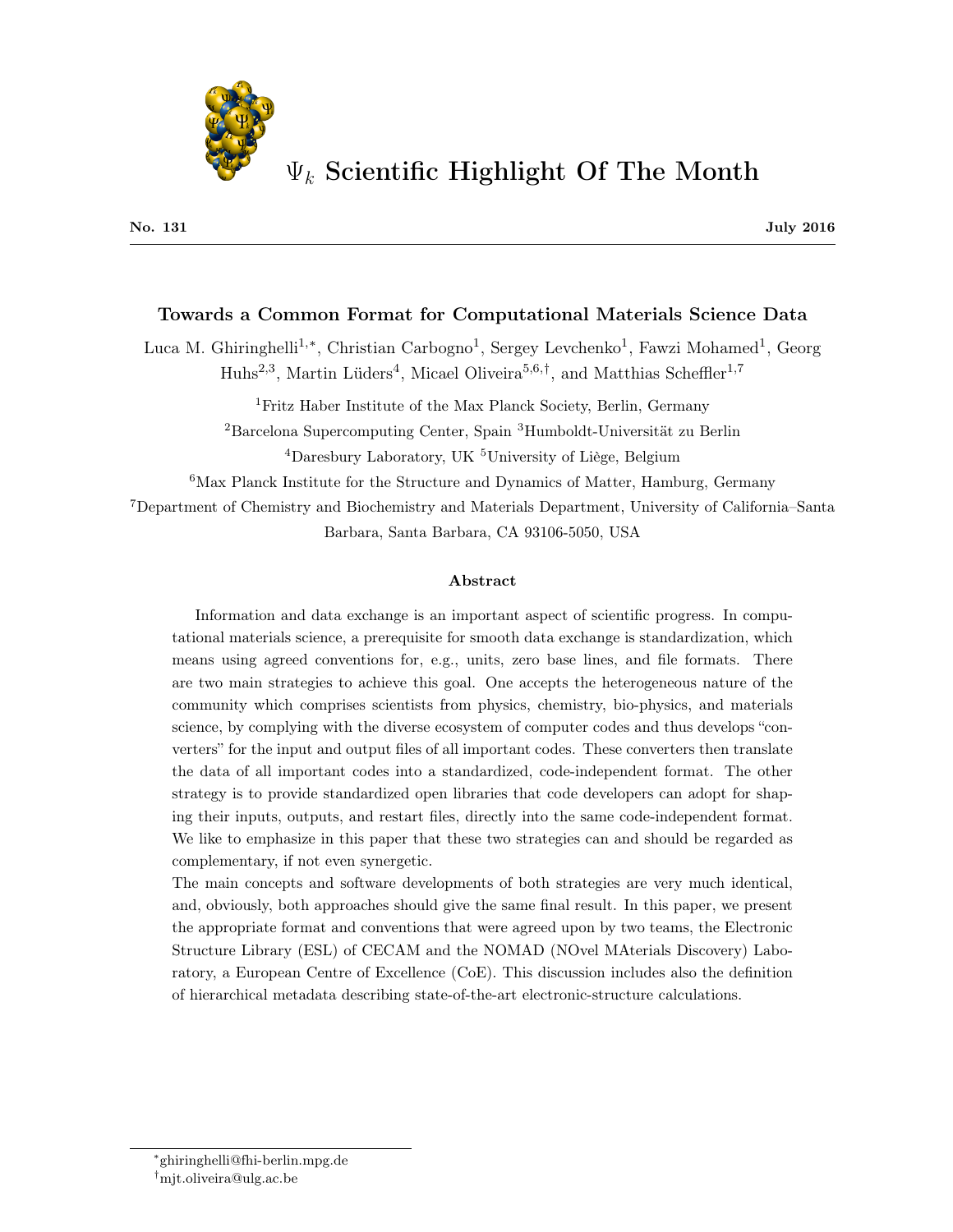# 1 Introduction

To aid and guide the search for new and improved materials, computational materials science is increasingly employing "high-throughput screening" calculations [1–7]. In practice, this means that computational material scientists produce a huge amount of materials data on their local workstations, computer clusters, and supercomputers using a variety of very different computer programs, in this domain usually called "codes". Though being extremely valuable, this information is hardly available to the community, since most of the data is stored locally or even deleted right away. In publications, typically, only a small subset of the calculated results is reported, namely that which is directly relevant for the very specific topic addressed in the actual manuscript. Although several repositories have been created and maintained in the past for domain-specific applications, these typically do not store the full inputs and outputs of all calculations. And, typically, they are restricted to results obtained by just one or very few codes. Since 2014, this situation is changing: the NOMAD Repository (<code>https://NOMAD-Repository.eu</code>)  $^\ddagger$  is designed to meet the increasing demand for storing scientific data and making them available to the community. It is a unique facility, as it accepts (and requests) input and output files of all important computer codes used in computational materials science, and it guarantees to store these data for at least 10 years.

Currently, the repository holds the information of over 3 million calculations which corresponds to more than a billion CPU-core hours. While this has been and is useful for its purpose of data sharing via a repository (enabling the confirmatory analysis of materials data, their reuse, and repurposing), the data is very heterogeneous, just as they are provided by the different codes. Thus, they are not useful for data analytics and extensive comparisons, because the input and output files of different codes typically use different units, representations, and file formats. Advancing the sharing and comparison of such data is a pressing issue that needs to be addressed, as exemplified in recent initiatives. For instance, the NOMAD Laboratory CoE [8] is presently building a unified, code-independent database, so that big-data analytics techniques can be applied to obtain unprecedented insight from the vast amount of already existing calculations.

In a similar spirit, the E-CAM CoE [9], which was recently established by CECAM to build an e-infrastructure for software, training, and consultancy in simulation and modeling, is committed to actively support the development and adoption of software libraries and standards within the electronic structure community. One measure aiming at this is CECAM's Electronic Structure Library (ESL) initiative [10], which includes in its plans the development of an Electronic Structure Common Data Format (ESCDF). The ESCDF provides a standardized data format and an Application Programming Interface (API) that every code can use. Code interoperability is also strongly driven by communities, using the results for further analysis, such as spectroscopy calculations, based on converged and relaxed ground state results. These applications have been at the heart of the European Theoretical Spectroscopy Facility (ETSF) [11] activities, and are now a central part of the efforts of the COST network EUSpec [12].

As mentioned above, the  $\Psi_k$  community is using many different computer codes. A list of the

<sup>‡</sup>The NOMAD Repository is a joint activity of the groups of Matthias Scheffler (FHI), Claudia Draxl (HU) and the Max Planck Computing and Data Facility: https://NOMAD-Repository.eu. Data is stored for at least 10 years and a DOI is provided so that data is citable. http://NOMAD-repository.eu is the only repository for materials science accepted by Nature Scientific Data (http://www.nature.com/sdata/)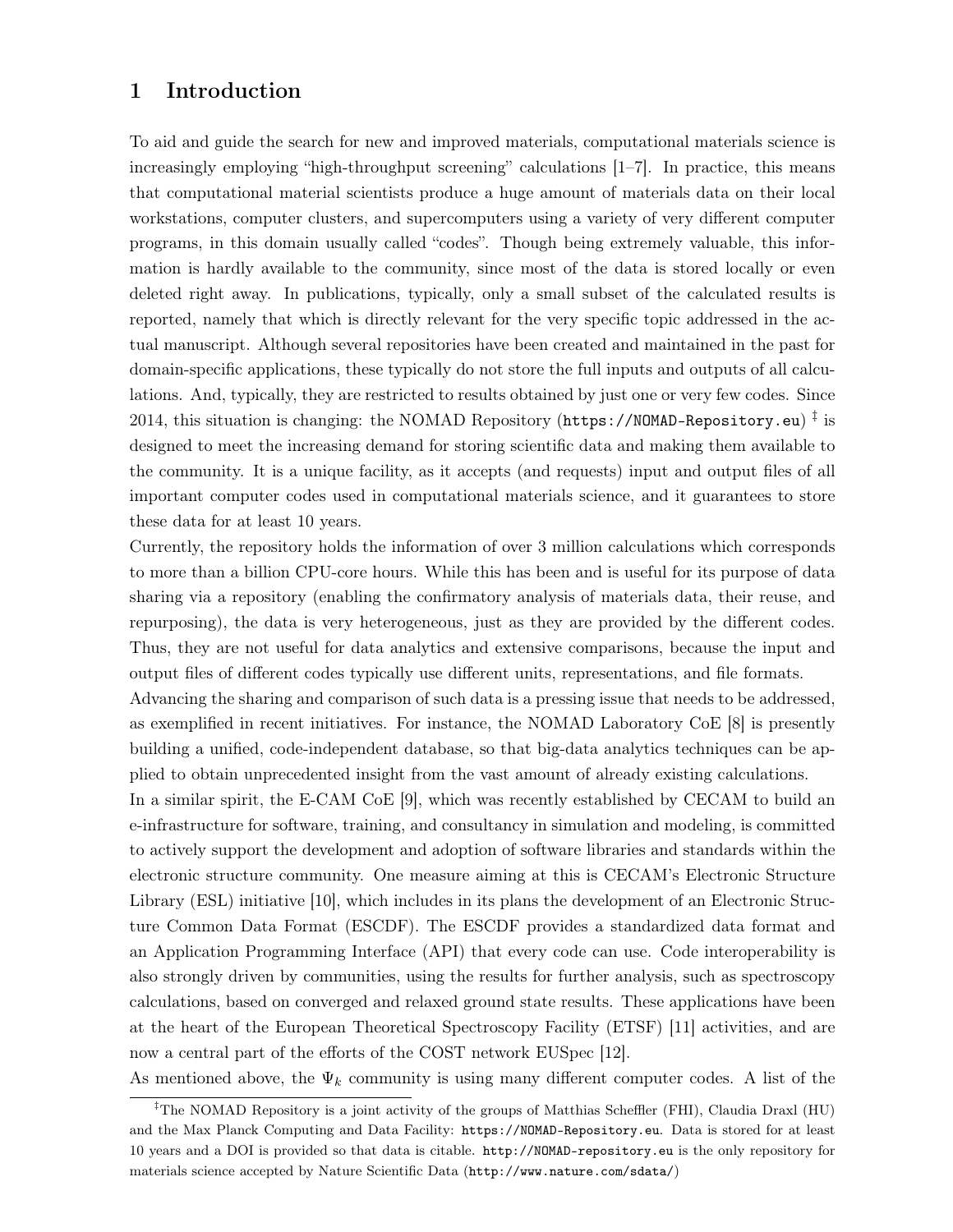most important electronic-structure codes in the materials science community is given in Table 1. The codes are ranked by the number of citations of the last five years and their main features are summarized.

In this highlight paper, we will discuss the challenges of electronic-structure codes, but note that the NOMAD Laboratory CoE also includes force-field based codes. The various electronicstructure codes differ by many conceptual and numerical aspects, first of all by the type of basis sets that are employed. Besides, some codes describe all electrons, others use a simplified description of the core electrons. On one side, this results in very different data representations; on the other side, it is not trivial to compare certain quantities like energies and wavefunctions. In the remainder of this paper, we will define a common code-independent representation for all relevant quantities (e.g., structure, energy, electronic wave functions, trajectories of the atoms, etc.). The ideas and concepts presented here are also the result of discussions that took place

| Code                                       | Search Name            | Citations   | Description                | License                                  |
|--------------------------------------------|------------------------|-------------|----------------------------|------------------------------------------|
|                                            |                        | $(2011-15)$ |                            |                                          |
| Gaussian                                   | Frisch <sup>[13]</sup> | $18\,700$   | AE, PSP, GTO               | $\mathbf C$                              |
| VASP                                       | Kresse                 | 16500       | PSP, PW, PAW               | $C(O)^{(a)}$                             |
| <b>CASTEP</b>                              | Payne                  | 5970        | PSP, PW, PAW               | $C(O)^{(b)}$                             |
| <b>GAMESS</b>                              | Gordon                 | 5360        | AE, PSP, GTO               | $\mathbf F$                              |
| WIEN2k                                     | Blaha                  | 4880        | AE, (L)APW                 | $\mathcal{C}$                            |
| Quantum ESPRESSO                           | Giannozzi [13]         | 4810        | PSP, PW                    | G                                        |
| Molpro                                     | Werner                 | 4 1 9 0     | AE, PSP, GTO               | $\mathcal{C}$                            |
| <b>SIESTA</b>                              | Soler                  | 4040        | PSP, NAO                   | $\mathbf G$                              |
| TURBOMOLE                                  | Ahlrichs               | $3\,730$    | AE, PSP, GTO               | $\mathcal{C}$                            |
| ADF                                        | <b>Baerends</b>        | $2\,860$    | AE, STO                    | $\mathcal{C}$                            |
| DMol <sup>3</sup>                          | Delley [13]            | 2893        | AE, PSP, NAO               | $\mathcal{C}$                            |
| ORCA                                       | Neese                  | 2540        | AE, PSP, GTO               | F                                        |
| CRYSTAL                                    | Dovesi <sup>[13]</sup> | 2225        | AE, PSP, GTO               | $C^{(b,c)}$                              |
| MOPAC                                      | Stewart                | $2\,070$    | PSP, STO                   | $F(O)^{(d)}$                             |
| <b>ABINIT</b>                              | Gonze                  | 1870        | PSP, PW, PAW, WLT          | G                                        |
| Q-Chem                                     | Shao $[13]$            | 1740        | AE, PSP, GTO               | $\overline{C}$                           |
| Jaguar                                     | Schrödinger            | 1670        | AE, PSP, GTO, STO          | $\mathcal{C}$                            |
| Dalton                                     | Ågren                  | $1\,580$    | PSP, GTO                   | $\mathbf F$                              |
| <b>NWChem</b>                              | Valiev                 | 1410        | AE, PSP, GTO, PW, PAW      | G                                        |
| <b>MOLCAS</b>                              | Lindh                  | 1 200       | AE, PSP, GTO               | $C^{(e)}$                                |
| CP2K                                       | Hutter [13]            | $1\,190$    | AE, PSP, GTO, PW           | G                                        |
| $\operatorname{ACES}$ $\operatorname{III}$ | Bartlett [13]          | $1\,150$    | PSP, GTO                   | G                                        |
| CPMD                                       | Hutter                 | 938         | PW, PSP                    | $_{\rm F}$                               |
| TB-LMTO-ASA                                | Andersen [13]          | 840         | AE, LMTO, NMTO             | G                                        |
| octopus                                    | Rubio                  | 792         | PSP, RS                    | G                                        |
| <b>CFOUR</b>                               | Stanton [13]           | 738         | AE, PSP, GTO               | ${\bf F}$                                |
| <b>GPAW</b>                                | Mortensen              | 624         | PSP, PW, PAW, RS, NAO      | G                                        |
| <b>DIRAC</b>                               | Saue $[13]$            | $579\,$     | AE, LAO                    | F(O)                                     |
| CASINO                                     | Needs $[13]$           | 475         | AE, PSP, PW, GTO, STO, NAO | $\mathbf{F}^{(\textnormal{\texttt{d}})}$ |
| <b>FPLO</b>                                | Koepernik              | 459         | AE, NAO                    | $\mathcal C$                             |
| FHI-aims                                   | Blum                   | 407         | AE, NAO                    | C(O)                                     |
| OpenMX                                     | Ozaki                  | $359\,$     | PSP, NAO                   | G                                        |
| <b>COLUMBUS</b>                            | Lischka                | 333         | AE, GTO                    | $_{\rm F}$                               |
| Smeagol                                    | Lambert                | 302         | PSP, NAO                   | F                                        |
| Elk                                        | Dewhurst [13]          | 225         | AE, LAPW                   | $\overline{G}$                           |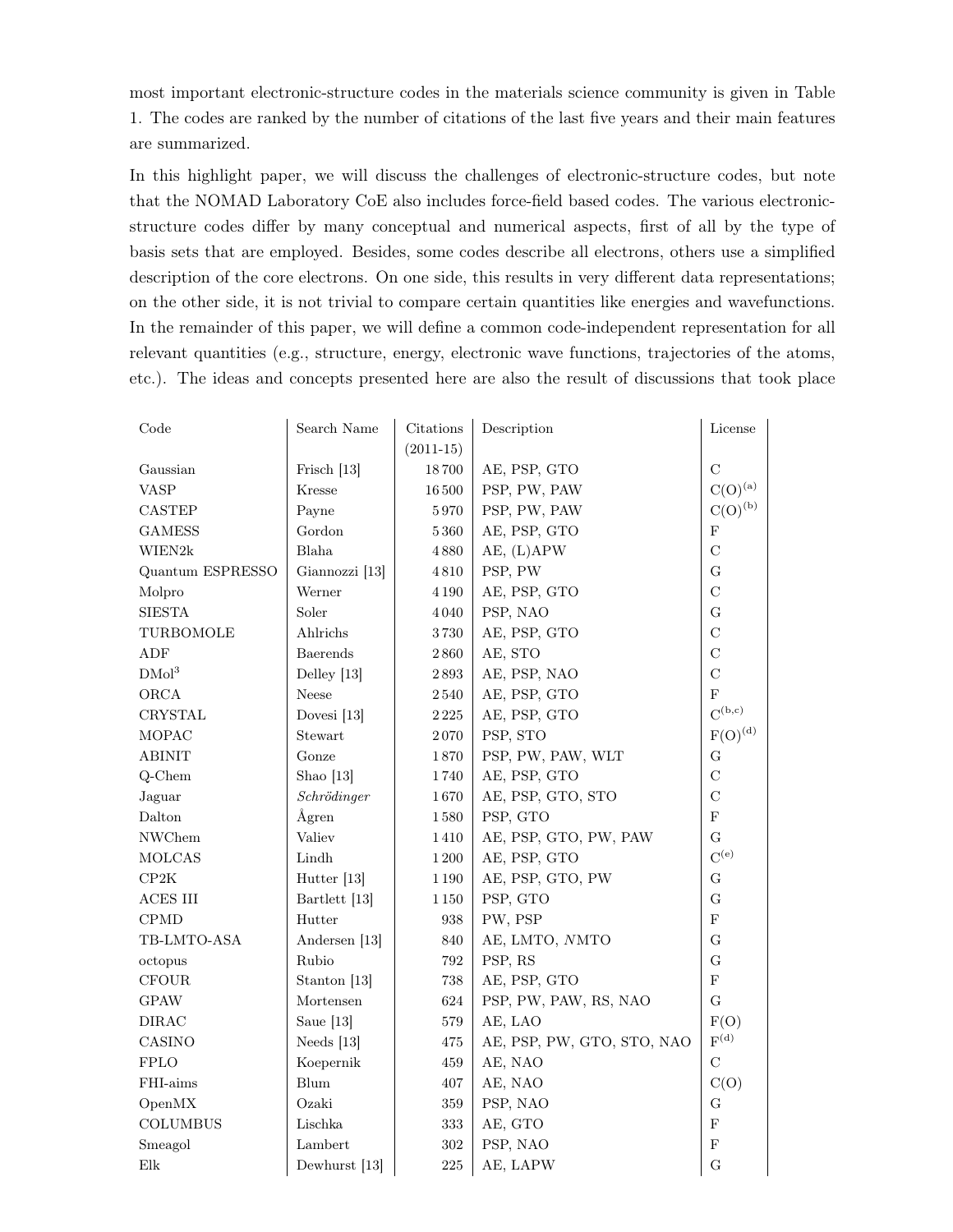| Code           | Name          | Citations   | Description          | License |
|----------------|---------------|-------------|----------------------|---------|
|                |               | $(2011-15)$ |                      |         |
| Yambo          | Marini        | 220         | PSP, PW              | G       |
| <b>FLEUR</b>   | Blügel        | 212         | AE, LAPW             | F(O)    |
| <b>ONETEP</b>  | Skylaris      | 204         | PSP, PW/RS, PAW, NAO | C(O)    |
| CONQUEST O(N)  | Bowler [13]   | 201         | AE, PSP, NAO, PW     |         |
| Psi4           | Sherrill      | 187         | AE, GTO              | F(O)    |
| TeraChem       | Martinez [13] | 175         | AE, PSP, GTO         | C       |
| exciting       | $Draxl$ [13]  | 171         | AE, LAPW             | G       |
| BigDFT         | Genovese      | 141         | PSP, WLT             | G       |
| BerkelevGW     | Louie         | 140         | AE, PSP, PW, NAO, RS | F(O)    |
| PARSEC         | Saad          | 135         | PSP, RS              | G       |
| <b>ATOMPAW</b> | Holzwarth     | 105         | AE, PSP, PW, PAW     | F(O)    |

Table 1: List of the electronic-structure codes with more than 100 citations in the 2011-2015 period. The number of citations is determined via Google Scholar, with a search performed in April 2016, by searching for the name of the code (as reported in the first column) and the name of one of the main developers (or *company* that develops and commercializes the product, as reported in the second column). The reason of the second search criterion is that the name of several codes have different meanings. We found that the combination of the two column gave very few, if any, false positive results. Nonetheless, in some cases we had to further adjust the search criterion to eliminate the false positive results; the actual search strings are listed in note [13]. The significance of the citation numbers should not be overrated (as in any citation analysis). For example, young codes that were only developed in the last 7-8 years may have a high gradient of their employment in the community but still have a rather low citation index in the table. Nevertheless, we believe that the general impression provided by the table is correct. The fourth column lists the main features of each code and the fifth the type of license. A list including also force-field based codes is maintained at: https://www.nomad-coe.eu/index.php?page=codes. The meaning of the abbreviations is the following. For "Description", AE: All Electron, PW: Plane Wave, GTO: Gaussian-Type atomic Orbitals, NAO: Numeric Atomic Orbitals, STO: Slater-Type Orbitals, LAPW: Linearized Augmented Plane Wave, PAW: Projector Augmented wave, RS: Real Space, PSP: pseudopotential (including also ECP, effective core potential), LAO: London Atomic Orbitals, LMTO/NMTO: (Linear) Muffin-Tin Orbitals / N th-order MTO, WLT: Wavelet; for "License", G: GPL or LGPL (includes also GPL compatible licenses, such as Educational Community License or Apache 2), F: Free (other licenses), C: Commercial / charged (usually, with a smaller cost for academics compared to non-academics), (O): Open source, I: Individual-basis license (via contacting the authors), <sup>(a)</sup>: Free for academic use in Austria, <sup>(b)</sup>: Free for academic use in the UK, <sup>(c)</sup>: Free demo serial version (max 20 atoms/cell), <sup>(d)</sup>: Commercial for non-academic use, <sup>(e)</sup>: version 8.2 will have license G.

at a CECAM/Psi-k workshop, held in Lausanne in January 2016, that was attended by experts and key developers of more than 20 of the most important electronic structure codes.

### 2 The conversion layer

In this section, we discuss the key issues for converting the information present in the inputs and outputs of electronic-structure codes into a common format. More specifically, this discussion addresses: i) The metadata infrastructure for storage and retrieval of the code-independent quantities; ii) the uniform file format as defined by the ESCDF team; iii) the zero-level reference for energy-related quantities; iv) the representation for the electronic and vibrational band structures and density of states; v) the compact representation of scalar fields such as wave functions, electron densities, and exchange-correlation potentials; vi) the unified representation of quantities related to excited-state calculations  $(GW, Bethe-Salpeter)$ . Furthermore, we discuss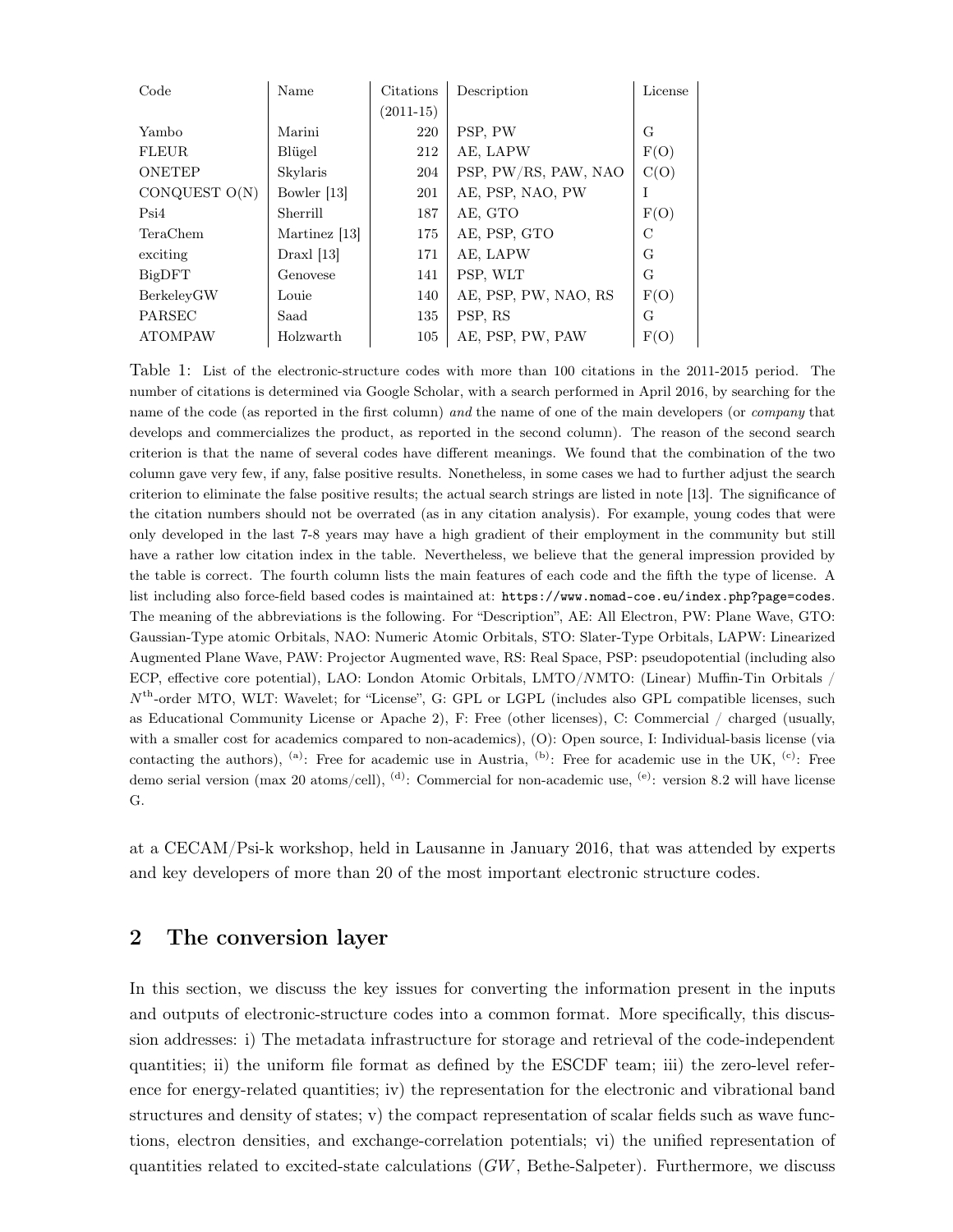the general challenge, touching all the above points, of establishing error bars and confidence levels, with respect to the adopted numerical settings, for each stored/retrieved calculation.

#### 2.1 Metadata for the code-independent format

Metadata is the name or label that characterizes corresponding values. For example "XC\_method" is a metadata name and "LDA" may be the corresponding value. Thus, if one thinks of storing data as key–value pairs (as in a dictionary), the key is the metadata.

There are several examples of metadata approaches in computational materials science, the most prominent being ChemML, the Chemical Markup Language [14], CIF, the Crystallography Information File [15], code specific implementations such as the VASP [16] or Molpro [17] XML outputs, or very simple and intuitive file formats like XYZ [18] for the storage of the configuration of a system (atomic species, coordinates, also allowing for comments).

In general, a metadata structure is built a priori, by starting from a list of names that identify the needed concepts and quantities. Code outputs and file formats are then designed to reflect the a priori metadata structure. In principle, a priori metadata approaches aim to be as exhaustive as possible; in practice, they are typically designed with a specific scientific field, application and/or code in mind, as the examples above show. Conversely, the "NOMAD Meta Info" [19], i.e., the metadata defined and used for the NOMAD code-independent data format, is defined a posteriori, by starting from the existing inputs and outputs of many different codes stemming from different scientific fields and thus with quite diverse feature sets. From a computer science point of view, the a *posteriori* approach is much more challenging than the a *priori* one, since it requires a more flexible, extensive, and generalized infrastructure [20]: On the one hand, the diverse quantities stored by each code need to find the proper place in the global hierarchy. On the other hand, not all codes' inputs and outputs contain all the defined metadata; therefore, having unassigned metadata when sorting a given input/output in the code-independent format must not create problems. From a physics, chemistry, and materials science point of view, the a posteriori approach has the critical advantage that essentially all the information contained in any input/output file of any considered code is recognized and stored into the properly identified key–value pair. Intrinsically, this guarantees a truly exhaustive coverage of all properties, even those that currently might not appear of interest. In turn, this lays the founding for authentic big data mining approaches that unveil hitherto unexpected correlation and relationships.

In NOMAD Meta Info [19], the key is not a simple string but a more structured object, with several attributes. The *name* is an attribute, a string that must be unique, well defined, intuitive and as short as possible<sup>§</sup>. It is used to identify the metadata and therefore used to associate values with their metadata. The description is another attribute and contains an extensive human-readable text that clarifies the meaning of the metadata.

Another important attribute of a metadata is its type. Concrete values, scalars, strings, or (multidimensional) arrays, that are extracted by the parsers that read input and output files, have an associated *concrete-type* metadata. These *values* are organized in groups to which *section*type metadata are associated. In computational informatics, these sections would correspond to

 $\frac{1}{2}$ As the names will be the string frequently present in parser scripts when reading inputs/outputs and assigning a value to a given metadata, as well as used in query scripts in order to locate a particular metadata, it is convenient to keep these strings as short as possible.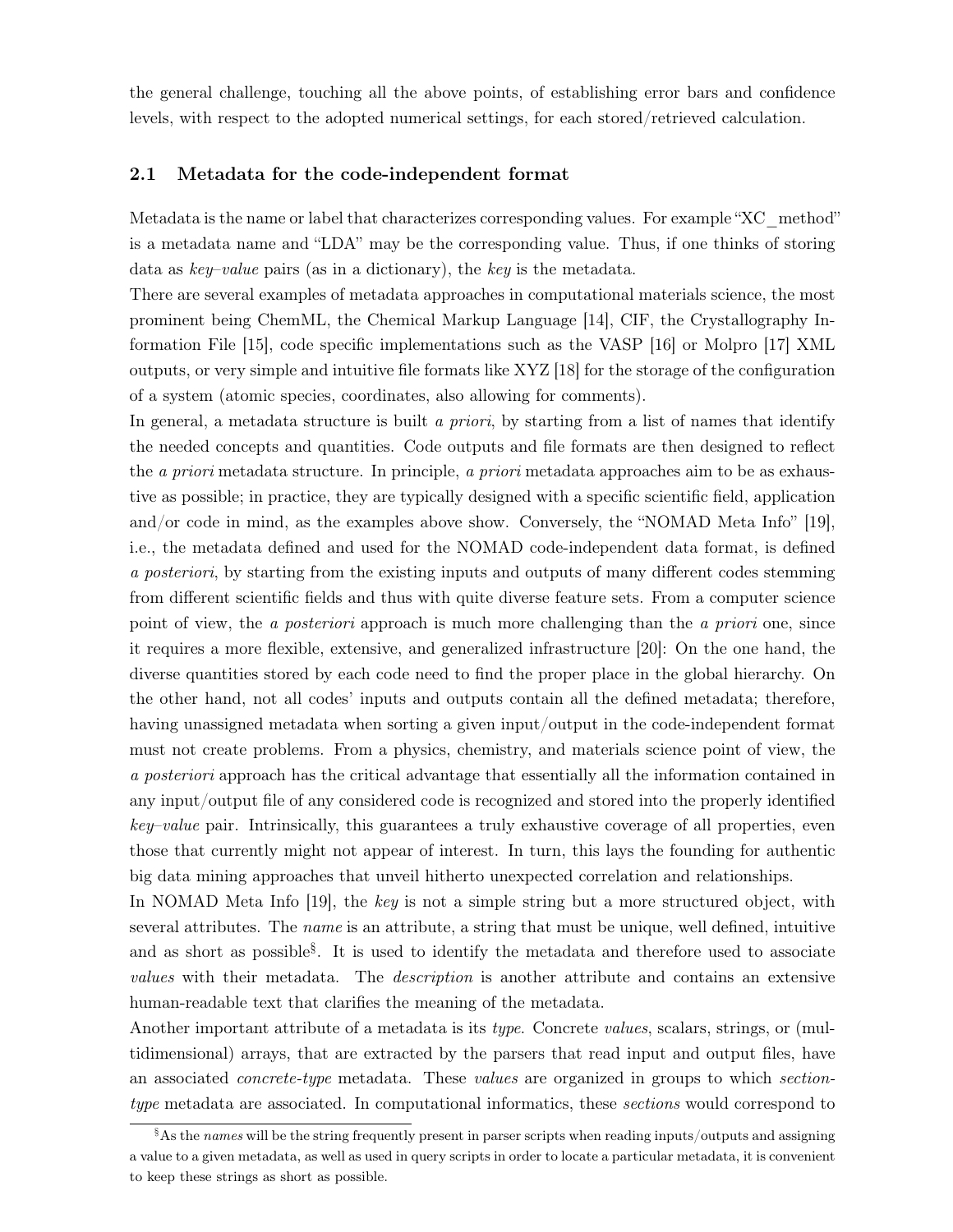tables of a relational database model  $\P$ , where the *values* would be the rows, and the *concrete* metadata the columns.

By considering the different steps that define an electronic-structure calculation run (i.e., from the invocation of the code to the completion of the task described in the input files, or the interruption due to several reasons), the following main *section-type* metadata are defined:

- "section run": represents a single run of the program,
- "section method": contains the information defining the theory level and convergence parameters,
- "section system": contains the specifics of the system configuration (atom species, coordinates, lattice vectors),
- "section single configuration calculation": contains the results for a physical system as defined in a single "section method" and a single "section system",
- "section set iteration": contains the results of a single self-consistency iteration.

The chosen hierarchy reflects that sections can be nested, meaning that each outer one can contain one or more inner sections, e.g., each "section\_single\_configuration\_calculation" typically contains multiple iterations of "section scf iteration". Also, the different sections depend on each other, e.g., the outcome in "section\_single\_configuration\_calculation" depends on the system, method, and program defined in the higher layers of the structure.

The power and flexibility of this approach is schematically displayed in Fig. 1: We show the (simplified) representation following the metadata structure (according to NOMAD Meta Info [19]) of a simple calculation (a "section\_run") where one structure (defined in "section\_system") is evaluated with one electronic-structure method (defined in "section\_method"). The results are reported in a single "section single configuration calculation", that in this example contains, besides the final results, also results from various scf iterations ("section\_scf\_iteration"). The metadata of concrete type (black font) have also units (in NOMAD Meta Info, we always use SI units) as attribute. In practice, "energy total" could have value " $-1.344 \cdot 10^{-20}$ ", with units "J", for joule. Concrete metadata with associated values are contained in sections (red font) and sections can also be contained in parent sections, as graphically indicated by the boxes. Sections can also have references (dashed arrows) to other sections. In the present case, this is needed to relate the results contained in "section\_single\_configuration\_calculation" with the physical model used to obtained them ("section\_method") and the geometrical structure used as input ("section\_system"). In more complex cases, several "section\_single\_configuration\_calculation" can have references to the same "section method" (e.g., a geometry optimization) and/or to the same "section system" (e.g. the same system calculated with a self-consistent electronicstructure method which is used as a starting point for a many-body perturbation method), see [21]. The standard definition of NOMAD Meta Info is maintained in a git repository [20] and contributions are welcome. The current metadata structure can be browsed at [19].

NOMAD Meta Info [19] is kept independent of the actual storage format as much as possible; it is a conceptual model, and in principle not bound to any specific storage method. In previous efforts, the metadata structure was normally seen as keys without any structure, consequently

In a relational database, data are organized in tables, where rows represent instances of some entity (e.g., a customer, a product) and the columns values attributed to that instance (e.g., the address, the price). Rows are identified by unique keys.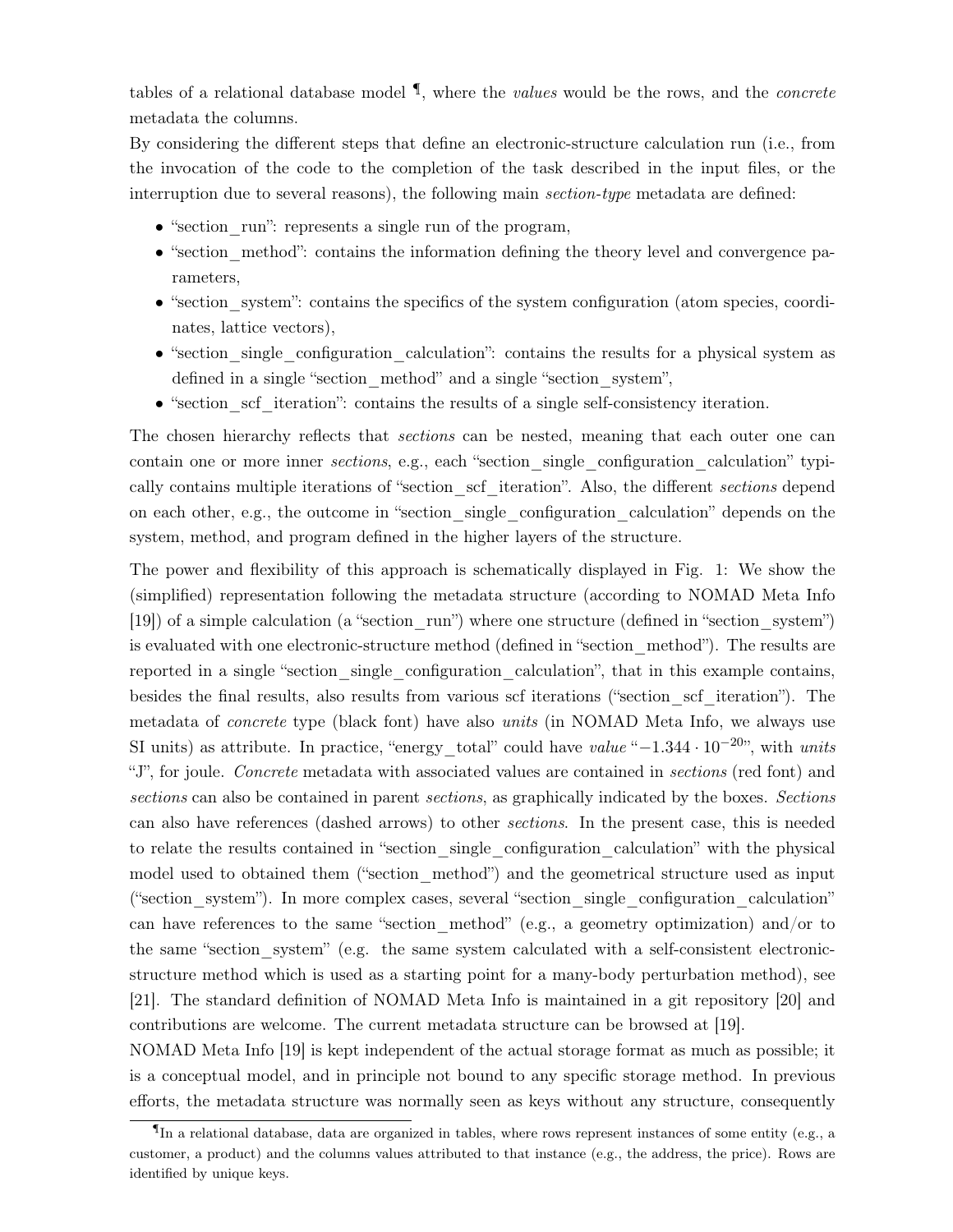

Figure 1: A simplified metadata structure, according to NOMAD Meta Info [19], for a simple electronic-structure calculation is shown. The metadata indicated in black are of concrete type. The names are self explaining (the full description is given in [20]). The metadata indicated in red are of type section and the content of the section defined by them is inside the red box. Sections can also have references, indicated by the dashed arrows, to other sections besides the parent section. The layout of the metadata in the figure is reminiscent of the JSON file, that is one of the file formats in which they are effectively stored.

the relationships between various key–value pairs was expressed using the means of the specific storage format that was chosen. To actually make the data usable, we do express the structure of the values in the metadata using sections and references, and define the types used to store a concrete value. We knowingly limited the allowed types and the kind of structuring we support, to strike a balance between being able to represent any quantity in a logical way, and being able to use this representation in multiple places and formats. Some things might be represented slightly better for example in JSON, XML, HDF5, CIF,... using some special features of each specific format, but then it is difficult to transfer those features in a natural way to another representation, especially if one does not know automatically which structuring of a specific format should be preserved, and what can be ignored with little loss.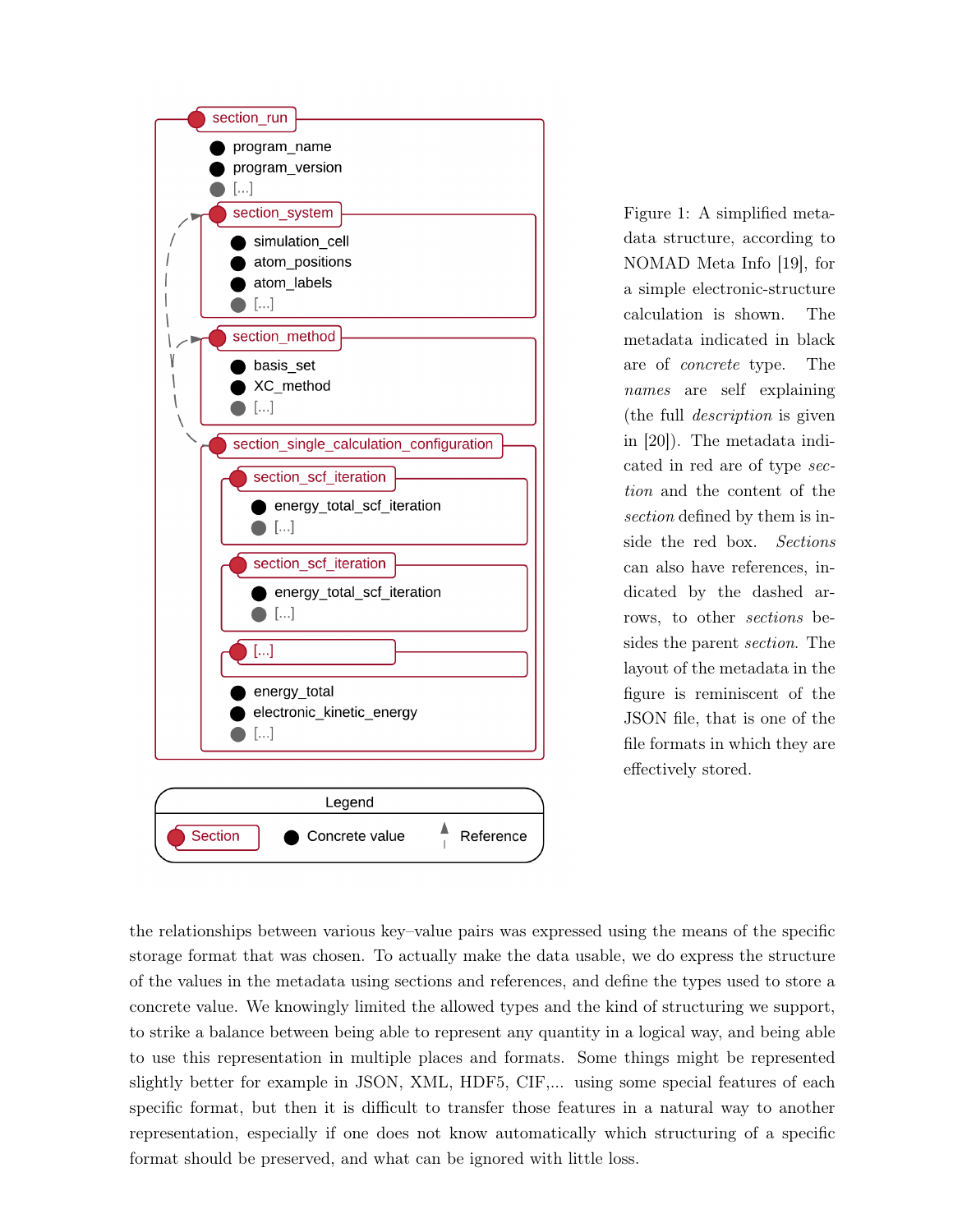We feel that a simplified view supporting multiple representations allows one to choose different formats depending on what needs to be optimized in a specific application, and simplifies what the user has to understand. We officially support two formats to store data using the NOMAD Meta Info: the human readable JSON and HDF5, a binary format that can store efficiently large arrays and higher dimensional objects. This covers already quite different trade-offs with respect to human readability and storage efficiency, and has influenced and validated the choices done in the NOMAD Meta Info. The data could also be represented in other formats (CIF, XML, Relational Databases,...), and an official mapping to some of them could be added in the future. More details, including details on the practical implementation are given in Refs. [20] and [21].

### 2.2 The electronic structure common data format (ESCDF).

Whenever code developers are willing to design their inputs and outputs in a standardized format, the ESCDF library will provide the necessary common ground.

In particular, the ESCDF is focused on giving tools for developers to save the data produced by their code for the purpose of restarting a calculation, sharing the data with other codes, or further processing. This is achieved by standardizing the quantities to be put in an output file and via adopting self-describing formats like HDF5 or NetCDF, which are extendable and allow the inclusion of metadata needed to interpret them. The synergy between the NOMAD Laboratory CoE and ESCDF lies in the fact that, in the conversion layer, the NOMAD Laboratory will use the ESCDF file format, while the ESCDF will use the NOMAD metadata. For a given code to be able to use the information produced by another code, the mere capability of reading it from a file is not sufficient. Indeed, as explained in the Introduction, the various electronicstructure codes use very different data representations, of which the type of basis set is the most paradigmatic example. This means that, after reading the data, it might be necessary to perform some conversions. Some are quite straightforward, like changing units, but other conversions can be quite involved, either requiring complex algorithms and/or be computationally demanding. For example, to be able to use wavefunctions that were written as a linear combination of Gaussian-type atomic orbitals, a plane wave code would have to perform a change of basis. Such transformations are beyond the scope of the ESCDF, but are an essential component of the NOMAD converters. From here the synergies between the two projects become clear: the ESCDF provides the tools for a standardized access to the data stored within the files, while the NOMAD conversion layer converts the data to a code-independent representation.

The first version of the ESCDF will include specifications to read/write the following type of data: geometry/structure of the system, basis sets, densities, potentials, and wavefunctions. At this point, the specifications do not aim at covering exhaustively all the quantities that an electronic code might need to read/write. Instead, the focus is on making sure the specifications are flexible and extendable. Because of its hierarchical structure and greater flexibility, HDF5 was chosen over NetCDF as the underlying file format. Each type of data is stored in an HDF5 group, which can be arranged in a way that is similar to a file system. This allows to store data for different use cases. For example, the most common use case is performing one calculation for one system, but the format should also be able deal with several systems that are calculated simultaneously. Using the NOMAD metadata and the experience accumulated by a previous standardization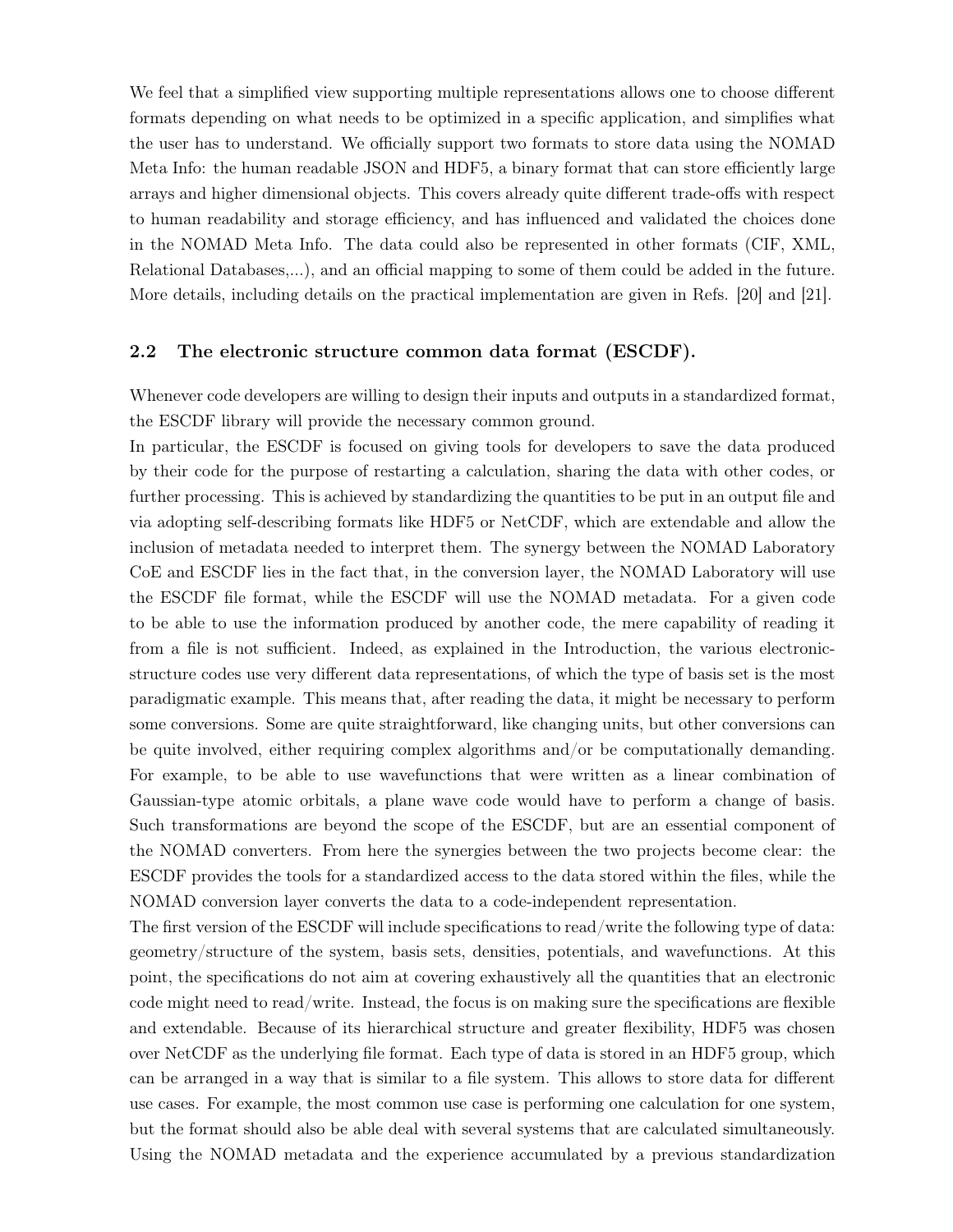effort led by the European Theoretical Spectroscopy Facility (ETSF) [11], a set of specifications have already been agreed for the geometry/structure and work is currently underway regarding the basis sets and scalar fields.

The associated software library and corresponding API will focus on flexibility, extensibility, and performance in order to maximize its usefulness and adoption by the community of code developers. In particular, we aim at providing an API that does not force code developers to change the way how they store their data in memory, even in the case of parallel applications where the data is distributed among different processors. This is technically challenging, but essential if one wants to allow the code developers to focus on implementing new features and exploring new ideas instead of spending time porting and optimizing their codes to specific computer architectures.

### 2.3 A common energy zero for total energies.

Many physical properties, e.g. forces, elastic constants, energy barriers, depend on total-energy differences. Therefore, they are well defined and the comparison of results from different codes is readily possible. To make also total energies stemming from different codes comparable, it is necessary to define a reference energy scale. To achieve this goal, a simple, pragmatic computational prescription viable for all codes is necessary.

Our idea is to define relative energies, where the energy of conveniently defined reference atoms is subtracted from the total energies calculated by each code. Ideally, the reference atoms would be isolated neutral atoms and we would then have formation/atomization energies as codeindependent energies. However, it is well known that calculations for isolated atoms can be problematic for solid-state electronic-structure codes that use plane-wave basis sets (including augmented planewave  $((L)APW)$  codes and alike). These codes are designed to study periodic systems, and the description of isolated atoms then requires large unit cells to ensure that the atoms do not interact. This makes the calculations expensive, and it may even prevent a systematic convergence study of all numerical settings, such as basis sets and grids, etc., for some atoms. To bridge the gap between periodic and non-periodic codes, both free atoms and simple bulk systems should be used as reference systems.

The coexistence of several reference-energy definitions is not a limit in the comparison as long as at least one code can encompass all definitions and evaluate all the reference values. Such code (or group of codes), would serve as a "Rosetta stone": This 2200 years old stele enabled the comparison and identification of Ancient Egyptian hieroglyphs, Demotic script, and Ancient Greek. Here is a brief summary of the adopted strategy, which is thoroughly discussed in Ref. [22].

When using free atoms as reference, the simplest choice is to define fully converged atoms (with respect to basis sets and integration grids). Their energies are calculated once for each physical model (exchange-correlation  $-\mathbf{xc}$  – treatment) and, for pseudopotential-based codes, for each pseudopotential. In practice, free atoms are evaluated as spin unpolarized non-relativistic, in order to allow for a safe comparison among different codes where the implementation of the spin and relativistic treatments may be very different. However, other sets with spin-polarized atoms and selected relativistic treatments could be also stored, in order to obtain (atomization)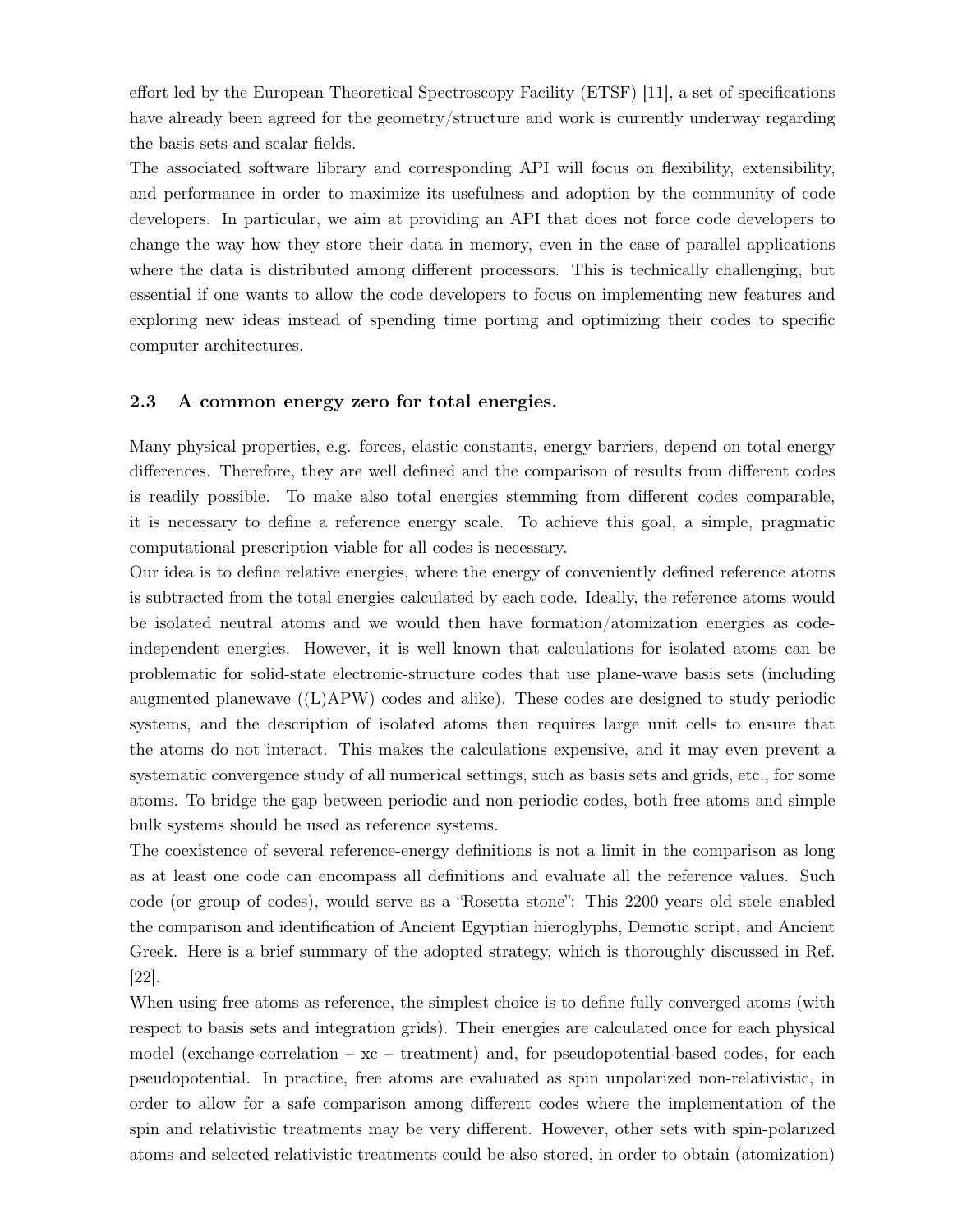energies that are closer to a physical meaning. Atomic energies evaluated at the same numerical (besides the physical) settings as the calculation of interest can also be considered. On one side this strategy allows for a well known partial cancellation of numerical errors, on the other side the number of stored entries can potentially grow uncontrolled. To avoid this, a machine learning strategy that predicts the best atomic energy to be subtracted on the basis of a minimal, informative amount of stored information could be designed.

When using period bulk systems as reference, in a so-called "thermodynamic approach", the practical choice is to use the same crystal structures as used in K. Lejaeghere et al. [23, 24]. The few gaps in these publications (lanthanides and actinides) can be filled by using the structures reported in the CRC Handbook [25]. For species like O and N that form a molecular solid, where the combination of covalent and weak interaction may add numerical noise, one could also consider to use a binary compound where the other species of the binary compound forms a covalent or metallic crystal. Also in this case the practical choice is to use fully converged (with respect to basis sets, integration grids, and k grids) reference calculations, one for each physical model (including pseudopotential). Considering to subtract reference solids at the same numerical settings as the calculation of interest implies the same pros and cons as for the free atoms.

#### 2.4 Electronic and vibrational properties of solids

Electronic band structures are typically represented along high-symmetry paths in the first Brillouin zone. In literature one can find a large variety of such paths, differing in directions and sequence of the path-segments. For an easy comparison between different calculations and codes, a practical choice is to represent all band structures along the paths defined in the paper by W. Setyawan and S. Curtarolo[26], if these were calculated. Other properties of general interest are the density of electronic states and the effective masses. For electronic band structures, density of states (DOS), and related quantities, the energy zero can be conveniently set to the highest occupied Kohn-Sham level.

Calculations of harmonic vibrations in bulk materials (phonons) store all relevant information either in real space (force-constant matrix) or in reciprocal space (appropriate set of dynamical matrices), whereby it is important to note that, for non-polar materials, these two quantities are unambiguously related to each other via Fourier transformations. For polar materials, this data might be augmented by the dielectric tensor and the Born effective charges, which affect the long-wavelength vibrations in such materials. For calculations that contain them, forceconstant matrices or dynamical matrices can be efficiently stored and they allow to compute other vibrational properties with negligible computational effort. For instance, vibrational band structures along the exact same paths used for the electronic band structures, but also densities of vibrational states and thermodynamic properties such as specific heats can be easily derived. Obviously, an identifier of the original calculations used to obtain the vibrational properties should be stored along with the discussed vibrational properties. This ensures that the employed computational and physical settings can be retrieved, if needed.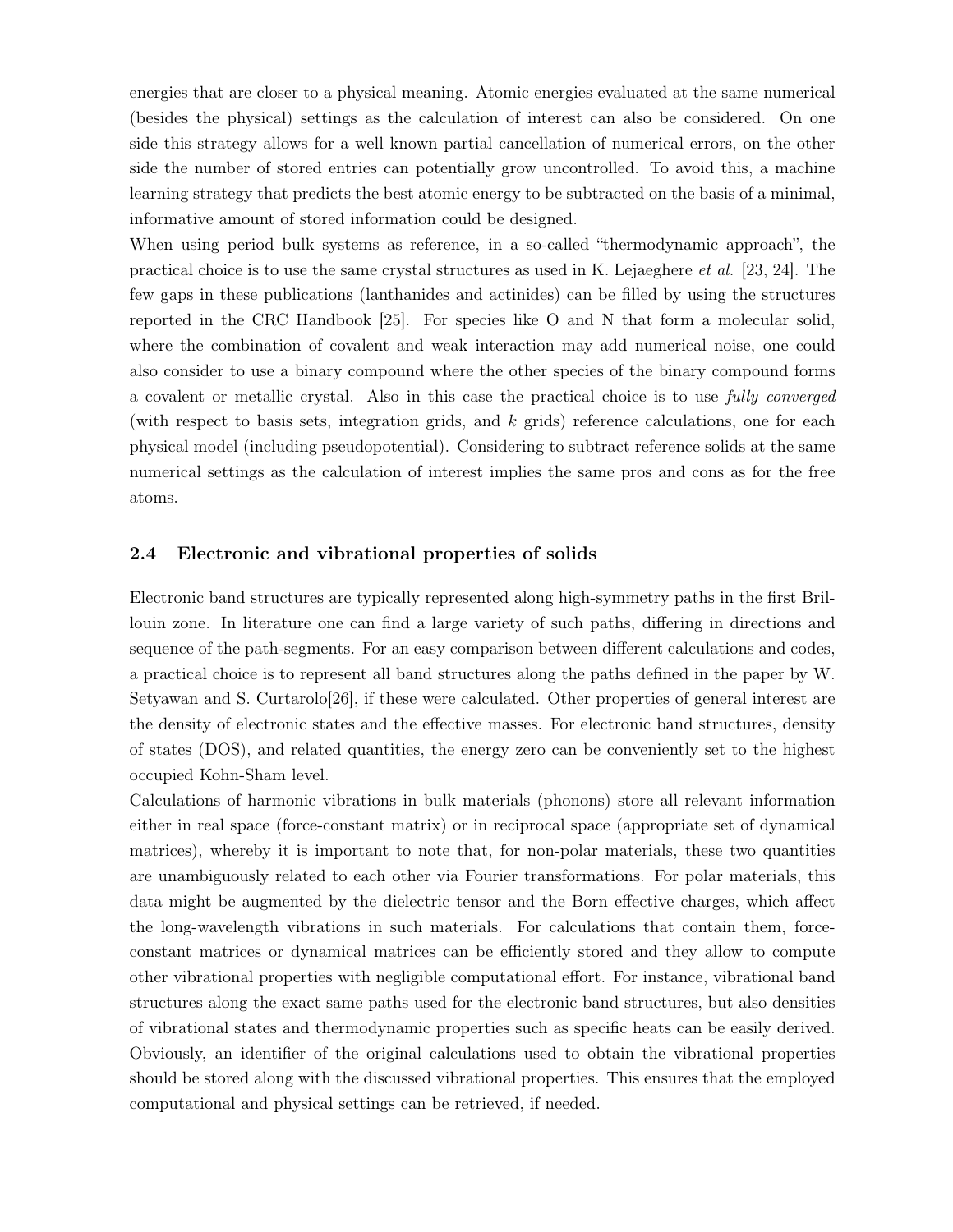## 2.5 Compact representation of scalar fields: density, wavefunction, xc potentials, etc.

The comparison of scalar fields across methodologies and codes requires to translate the internal, code and basis set specific representation of these fields into a common format. For such a representation, an all-electron formalism is desirable, since it allows to evaluate additional properties such as electric field gradients and NMR shifts.

Different codes use different basis functions which can be divided into two subclasses: localized functions and periodic functions. Popular choices for localized functions are Gaussian-type orbitals and numeric atomic orbitals (NAOs), while for periodic functions plane-waves or augmented plane waves are often used. Plane-wave basis sets are usually combined with pseudopotentials. Approximate all-electron wavefunctions can be straightforwardly restored from such pseudopotential calculations[27].

To represent wavefunctions in a code-independent format, conversion to a universal basis set can be used. The conversion from the original basis  $\phi_{\alpha}$  to the universal basis  $\eta_{\beta}$  is performed by solving:

$$
\sum_{\gamma} S_{\beta \gamma} \tilde{C}_{\lambda}^{i} = \sum_{\alpha} \langle \eta_{\beta} | \phi_{\alpha} \rangle C_{\alpha}^{i} , \qquad (1)
$$

where  $\tilde{C}^i_\lambda$  and  $C^i_\alpha$  are the coefficients of the expansion in the new and original basis, respectively, and S is the overlap matrix for the universal basis functions. Additional constraints can be taken into account when minimizing differences between the original and the universal representation, such as strict orthonormalization of the transformed wavefunctions.

The following two choices are most promising candidates for the universal basis:

- Gaussian basis functions. Online libraries of Gaussian basis sets are available (e.g., https://bse.pnl.gov/bse/portal).
- NAOs constructed once and for all for each species. A hierarchical construction (similar to Gaussian basis sets) of highly optimized NAO basis sets of various sizes is implemented in some codes, such as  $\text{DMol}^3$  and FHI-aims.

Which specific all-electron basis set is best suited for this purpose will be evaluated in detail in an upcoming publication[28].

In addition to the code-independent representation, a common storage format that allows for a quick restoration of scalar fields in the native, code-specific representation is useful, for example for restarts from previous calculations. Such representation can be very compact because often only part of the information needs to be stored. The missing part can then be quickly obtained on the fly by running the code. For example, storing only plane-wave coefficients is sufficient for VASP to restore localized functions describing the wavefunctions near a nucleus, whereas an explicit storage of these localized functions would be very demanding. Since the concept of representing scalar fields in a basis-set expansion is common for all electronic-structure codes, defining a common, code-independent file format for storing the restart information for different codes is possible. Namely, one can store information identifying the functional form of a basis function (plane wave, contracted Gaussian, etc.), and the corresponding expansion coefficient. Obviously, such a representation cannot be used for code-independent data analysis, but it is beneficial from the practical point of view.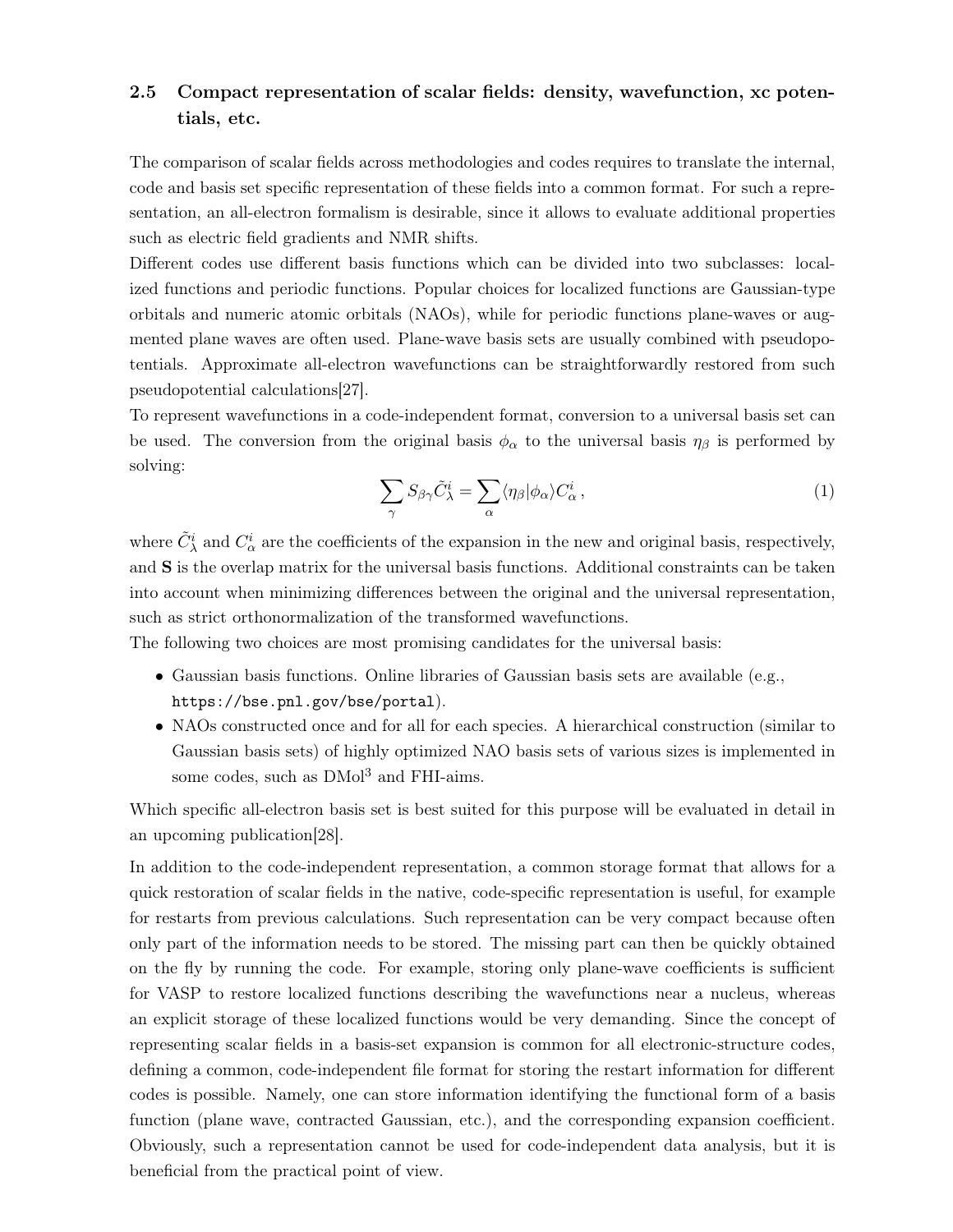### 2.6 Quantities related to excited-state calculations.

Advanced many-body perturbation theory (MBPT) calculations (GW, Bethe-Salpeter equation, etc.) currently output only few properties (spectra, self-energies, etc.) that need to be parsed and stored. To facilitate the analysis of this kind of calculations, it is essential to develop and store a detailed classification of all approximations used in the MBPT calculation in the metadata, given that many different numerical formalisms are implemented in different MBPT codes. The GW approach is nowadays considered a routine approach for computing quasi-particle band structures. However, what is generically called GW comprises a lot of different approximations (besides those of the underlying ground state calculations). Presently, the situation is less transparent than for ground-state. For this reason, it is necessary to store the following information:

- starting point (xc functional of the underlying DFT calculation),
- whether the calculation has been carried out in a perturbative manner or self-consistently (in fact, several types of self-consistency have been developed),
- further approximations, like plasmon-pole models,
- auxiliary basis sets used for non-local operators,
- numerical approximations, such as size of reciprocal space meshes, basis set size, frequency/time grid settings, etc.,
- whether the sum over unoccupied states is avoided / truncated / approximated,
- whether involved quantities are represented in real or reciprocal space,
- whether the Coulomb potential is truncated.

Obviously, all these approximations must be labelled by appropriate metadata (see also Section 2.1). GW-related quantities of interest to be stored are:

- matrix elements of the exchange and correlation contributions to the self-energies evaluated at the Kohn-Sham states in case of  $G_0W_0$ . For self-consistent GW calculations, the matrix elements are evaluated with quasi-particle states.
- matrix elements of the xc potential,
- quasi-particle energies,
- spectral functions (if calculated).

For optical spectra determined by TDDFT or the solution of the Bethe-Salpeter equation the situation is similar to what was described above. The quantities of interest are:

- excitation spectra, energies, and oscillator strengths,
- exciton binding energies (if available),
- spectra obtained by the independent-particle approximation and/or KS response function.

### 2.7 Establishing error bars, uncertainties, and confidence levels.

Quantifying the errors and uncertainties of the data included in computational materials' databases is an essential step to make this data useful. Challenges in this field arise, since the errors are code, material, and even property specific. Also, the dependence of different errors on each other needs to be taken into account. A first step in this direction is to establish unique identifiers for structures through "similarity recognition". In this way, group of calculations performed on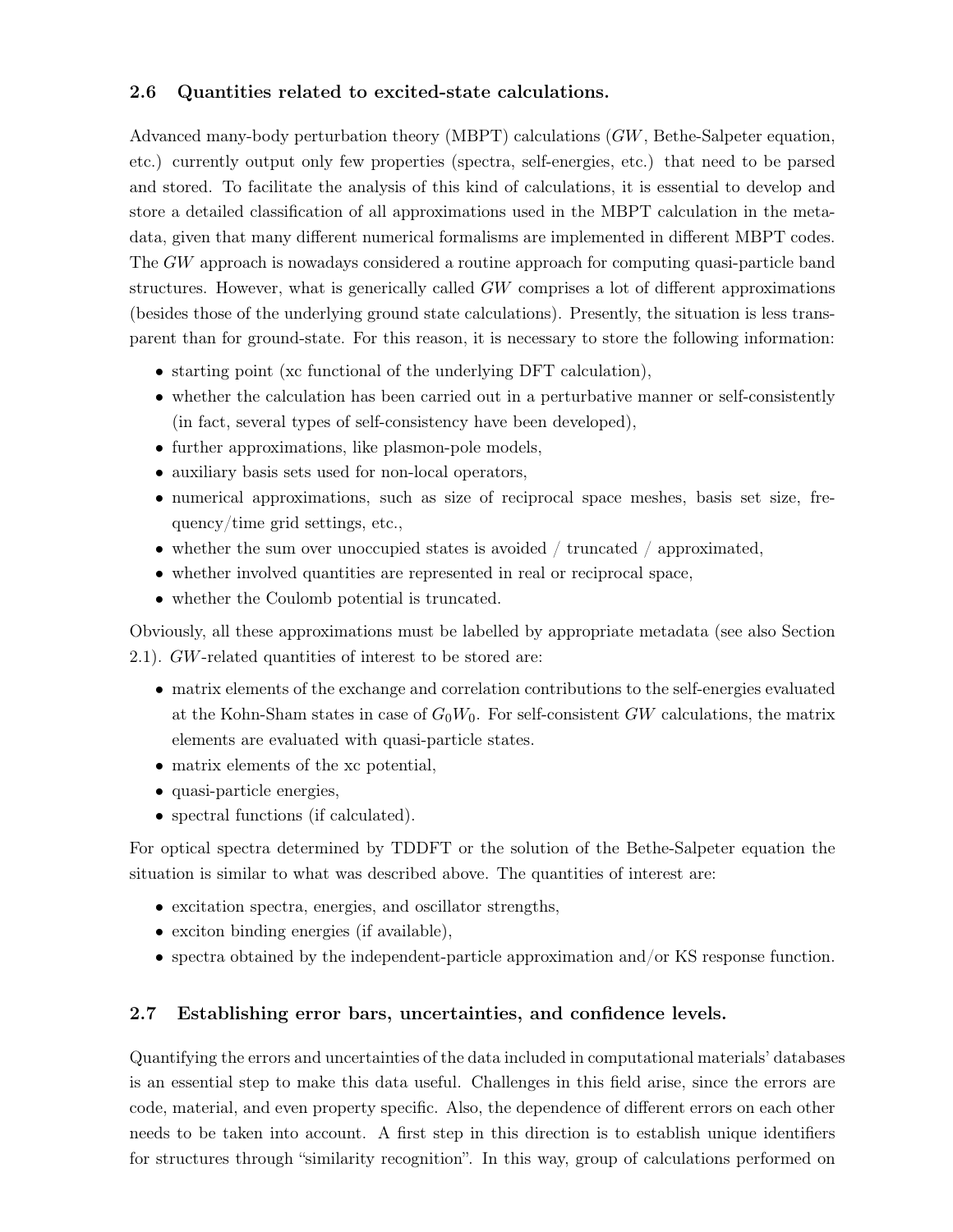atomic structures that are not identical but obtained by small distortions of the coordinates and/or the unit cell can be automatically recognized as similar and an error analysis can be performed. Furthermore, a systematic investigation of numerical errors is required across codes for both simple and complex properties, which also requires a clear definition of errors/deviances, e.g., for continuous functions. With respect to errors arising from the use of approximated xc-functionals, (more) test sets are required as a reliable, high-level reference. The use of an experimental benchmark is avoided, for the moment, as temperature and pressure conditions, intrinsic defects and impurities, surfaces, or dislocations can make it difficult to obtain unambiguous (test) sets of reference values from experiments.

For a given atomic configuration, there are different error bars corresponding to the different approximations:

- basis set,
- choice of pseudopotential (if employed),
- grids and other numerical approximations,
- $k$ -mesh,
- treatment of relativity,
- xc functional.

Thus, every calculated result stored in a code-independent format should be connected using the method-related metadata with six numbers that refer to the mentioned (mostly code-specific) approximations. Obviously, energies and energy differences will be associated with different error bars, just to mention one example. In general, the importance of these error bars depends on the material's property of interest.

The mentioned error-bar contributions may be evaluated from any dataset that contains results corresponding to the same material, but using different approximations and/or different codes. However, it will also be necessary to evaluate relevant quantities at different levels of approximations systematically. In fact, this will also yield a "test set for materials" which is a well-known and most useful concept in quantum chemistry but largely absent, so far, in materials science. The build-up of a "test set for materials science and engineering" has been initiated. Some such studies are being performed by the groups of G. Kresse in Vienna, and others by the NOMAD team [29, 30].

In addition to the numerical errors discussed above, it is essential to develop means to assess the possible error coming from the actual implementation (coding) of the various atomic-scale calculations. This requires the establishment of high-quality benchmark calculations for various materials and properties. For ground-state calculations, the work by Cottenier and co-workers [23, 24] for bulk materials represents a first and important step in this direction. The next step, which considers low symmetry situations, e.g. defects and surfaces is just initiated. For excited-state codes the GW100 paper[31] comparing TURBOMOL, FHI-aims, and BerkleyGW for quasi-particle energies of molecules, represents a first step towards this goal.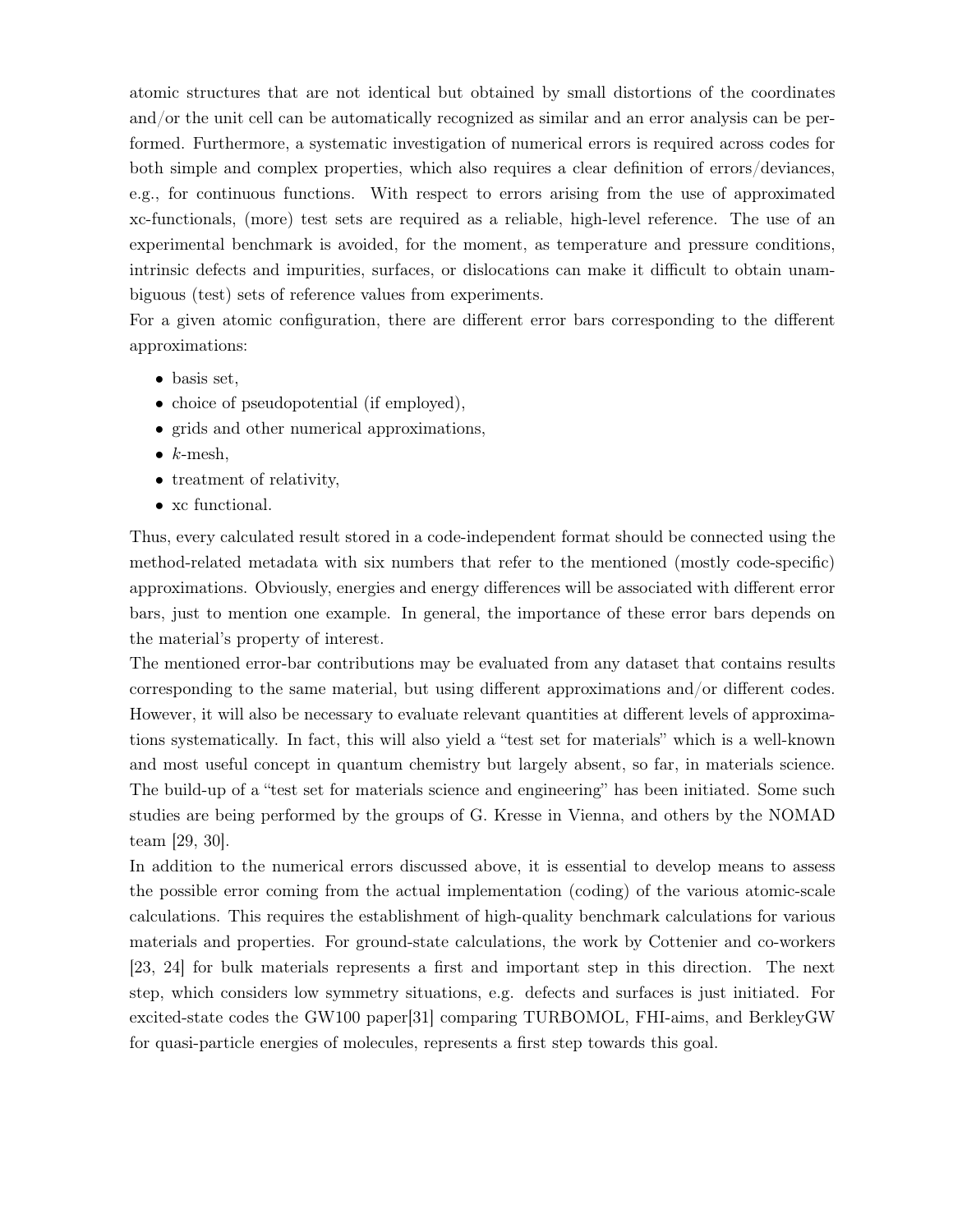# 3 Conclusions

We have presented challenges and practical strategies for achieving a common format for the representation of computational materials science data. The strategy goes through the definition of a metadata infrastructure that can be used for writing a conversion layer from existing codes to a code-independent format (the NOMAD Laboratory CoE), as well as to provide a library for the direct output of present and future electronic structure codes into a standard format (the ESCDF initiative). For several crucial topics, like the common energy zero-level, electronic and vibrational properties, the scalar-field representation, and excited states calculations, we present practical choices for achieving our goal of a code-independent representation. We also present the challenge of establishing reliable error bars and uncertainties for each calculation stored in a database, in terms of the adopted numerical settings.

## 4 Acknowledgements

This project has received funding from the European Union's Horizon 2020 research and innovation program under grant agreement No 676580, The NOMAD Laboratory, a European Center of Excellence, and the BBDC (contract 01IS14013E).

We thank James Kermode and Saulius Gražulis for their contribution to the discussion on the metadata, and Pasquale Pavone for precious suggestions on the metadata structure and names. We thank Patrick Rinke for carefully reading the manuscript.

We thank Claudia Draxl and Kristian Thygesen for their contribution to the discussions on the necessary information to be stored for excited-state calculations and on the error bars and uncertainties.

We gratefully acknowledge Damien Caliste, Fabiano Corsetti, Hubert Ebert, Jan Minar, Yann Pouillon, Thomas Ruh, David Strubbe, and Marc Torrent for their contributions to the ESCDF specifications.

We acknowledge inspiring discussions with Georg Kresse, Peter Blaha, Xavier Gonze, Bernard Delley, and Jörg Hutter on the energy-zero definition and scalar-field representation.

We thank Ole Andersen, Evert Jan Baerends, Peter Blaha, Lambert Colin, Bernard Delley, Thierry Deutsch, Claudia Draxl, John Kay Dewhurst, Roberto Dovesi, Paolo Giannozzi, Mike Gillan, Xavier Gonze, Michael Frisch, Martin Head-Gordon, Juerg Hutter, Klaus Koepernik, Georg Kresse, Roland Lindh, Hans Lischka, Andrea Marini, Todd Martinez, Jens Jørgen Mortensen, Frank Neese, Richard Needs, Taisuke Ozaki, Mike Payne, Angel Rubio, Trond Saue, Chris Skylaris, Jose Soler, John Stanton, James Stewart, Marat Valiev for checking the information provided in Table 1 and for useful suggestions.

## References

[1] B. Kang and G. Ceder. Battery materials for ultrafast charging and discharging. Nature, 458:190–193, 2009.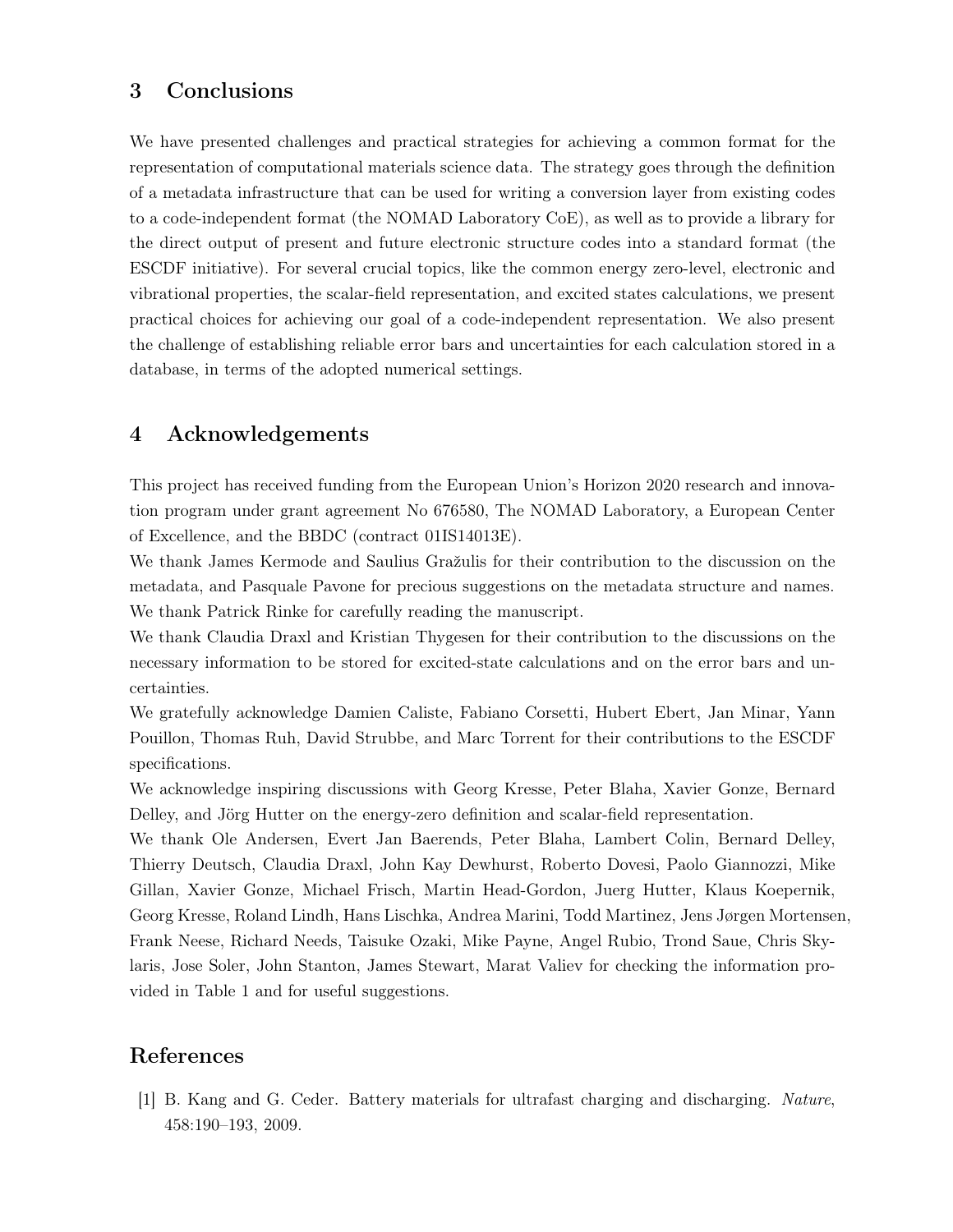- [2] B. C. Wood and N. Marzari. Dynamics and thermodynamics of a novel phase of NaAlH4. Phys. Rev. Lett., 103:185901, 2009.
- [3] J. Yang, A. Sudik, C. Wolverton, and D. J. Siegel. High capacity hydrogen storage materials: attributes for automotive applications and techniques for materials discovery. Chemical Society Reviews, 39:656–675, 2010.
- [4] A. Jain, G. Hautier, C. J. Moore, S. P. Ong, C. C. Fischer, T. Mueller, K. A. Persson, and G. Ceder. A high-throughput infrastructure for density functional theory calculations. Computational Materials Science, 50:2295–2310, 2011.
- [5] R. Potyrailo, K. Rajan, K. Stoewe, I. Takeuchi, B. Chisholm, and H. Lam. Combinatorial and high-throughput screening of materials libraries: Review of state of the art. ACS Combinatorial Science, 13:579–633, 2011.
- [6] I.E. Castelli, T. Olsen, S. Datta, D.D. Landis, S. Dahl, K.S. Thygesen, and K.W. Jacobsen. Computational screening of perovskite metal oxides for optimal solar light capture. Energy & Environmental Science, 5:5814–5819, 2012.
- [7] S. Curtarolo, G. L. W. Hart, M. Buongiorno Nardelli, N. Mingo, S. Sanvito, and O. Levy. The high-throughput highway to computational materials design. Nat. Mat., 12:191, 2013.
- [8] European Center of Excellence for Novel Materials Discovery (NOMAD-CoE). http:// nomad-coe.eu.
- [9] http://www.e-cam2020.eu.
- [10] The Electronic Structure Library. http://esl.cecam.org.
- [11] X. Gonze, C.-O. Almbladh, A. Cucca, D. Caliste, C. Freysoldt, M.A.L. Marques, V. Olevano, Y. Pouillon, and M.J. Verstraete. Specification of an extensible and portable file format for electronic structure and crystallographic data. *Comput. Mater. Sci.*,  $43(4):1056-1065$ , oct 2008.
- [12] http://www.euspec.eu.
- [13] We report within curl brackets the exact search strings for the codes listed in Table 1 that required a special search string, i.e., not just the code name in the first column and the search name in the second (this search criterion applies for all codes not in the following list). {Gaussian package Frisch}, {"Quantum ESPRESSO" Giannozzi}, {DMol3 Delley} +  ${^{\text{``DMol}}3"}$  Delley} -  ${^{\text{``DMol}}3"}$  DMol3 Delley} (i.e., the sum of the citations resulting from the first two strings minus the result of searching the third string), {"CRYSTAL14" Dovesi}  $+$  {"CRYSTAL09" Dovesi}  $+$  {"CRYSTAL06" Dovesi}  $+$  {"CRYSTAL code" Dovesi}, {"Q-Chem" Shao}, {"CP2K" Hutter}, {"ACES" Bartlett}, {"TB-LMTO" Andersen}, {"CFOUR" Stanton}, {DIRAC "Saue"}, {"CASINO" "Needs" Rios}, {elk.sourceforge.net Dewhurst}, {"CONQUEST" "Miyazaki" "Bowler"}, {"TeraChem" Martinez}, {"exciting" code Draxl}. When a word is in quotation marks, the result of the search without the marks gives unwnated results, so the quotation marks are necessary.